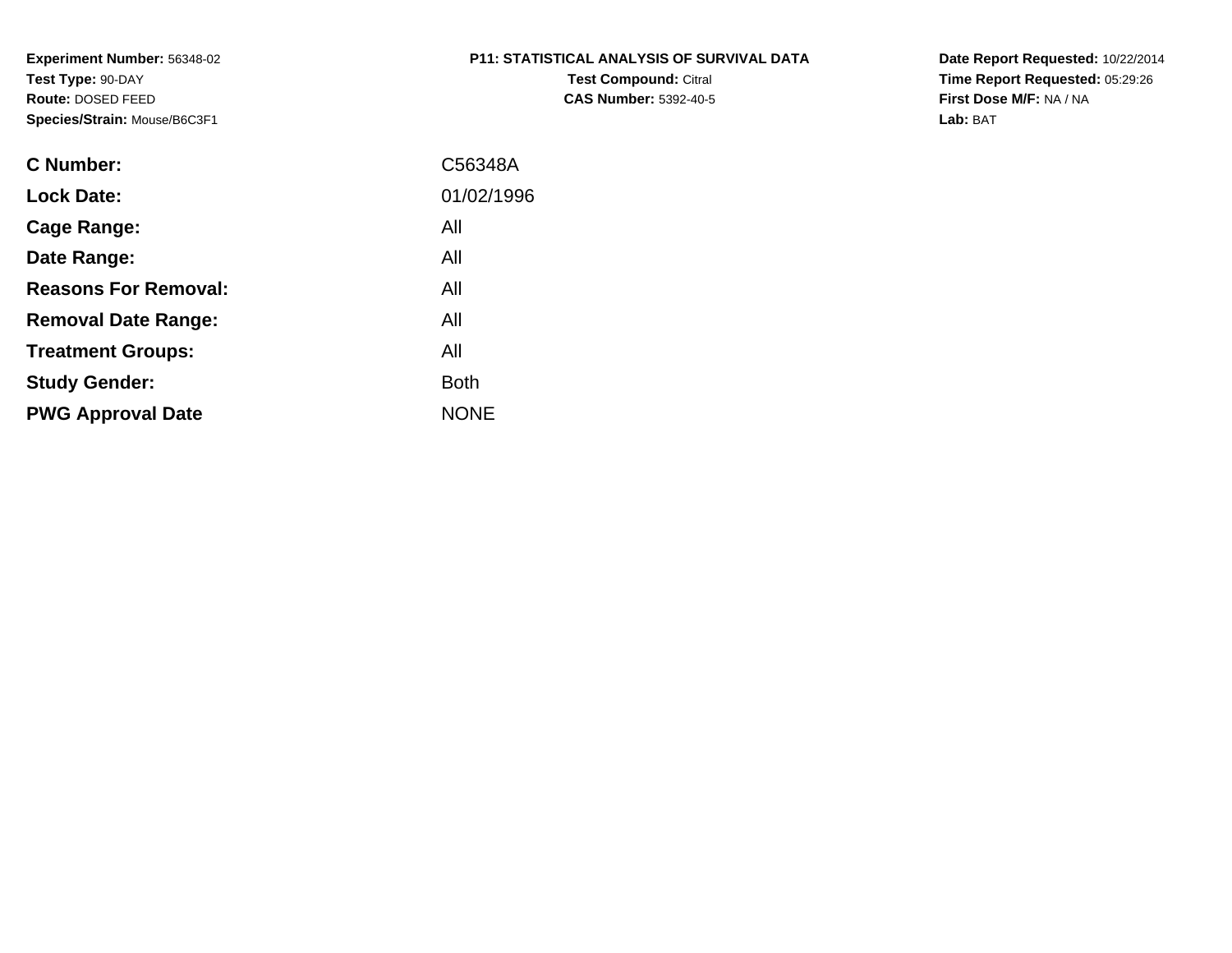## **P11: STATISTICAL ANALYSIS OF SURVIVAL DATA**

**Test Compound:** Citral **CAS Number:** 5392-40-5

**Date Report Requested:** 10/22/2014**Time Report Requested:** 05:29:26**First Dose M/F:** NA / NA**Lab:** BAT

## **Male MOUSE FIRST TERMINAL SACRIFICE AT 93 DAYSINDIVIDUAL SURVIVAL TIMES (DAYS)DOSE = UNTREAT CONTROL**TOTAL 10 UNCENSORED DEATHS 0 CENSORED DEATHS 0 TERMINAL 10 **UNCENSORED DEATH DAYS**none **CENSORED DEATH DAYS**none **DOSE = VEHICLE CONTROL**TOTAL 10 UNCENSORED DEATHS 0 CENSORED DEATHS 0 TERMINAL 10 **UNCENSORED DEATH DAYS**none **CENSORED DEATH DAYS**none **DOSE = 3900 PPM**TOTAL 10 UNCENSORED DEATHS 0 CENSORED DEATHS 0 TERMINAL 10 **UNCENSORED DEATH DAYS**none **CENSORED DEATH DAYS**none **DOSE = 7800 PPM**TOTAL 10 UNCENSORED DEATHS 0 CENSORED DEATHS 0 TERMINAL 10 **UNCENSORED DEATH DAYS**none **CENSORED DEATH DAYS**none

(A) FIRST TERMINAL SACRIFICE

(B) THE FIRST ENTRY IS THE TREND TEST (TARONE, 1975) RESULT. SUBSEQUENT ENTRIES ARE THE RESULTS OF PAIRWISE TESTS (COX, 1972). NEGATIVE TRENDS ARE INDICATED BY "N".

(C) MEAN OF ALL UNCENSORED DEATHS PRIOR TO TERMINAL SACRIFICE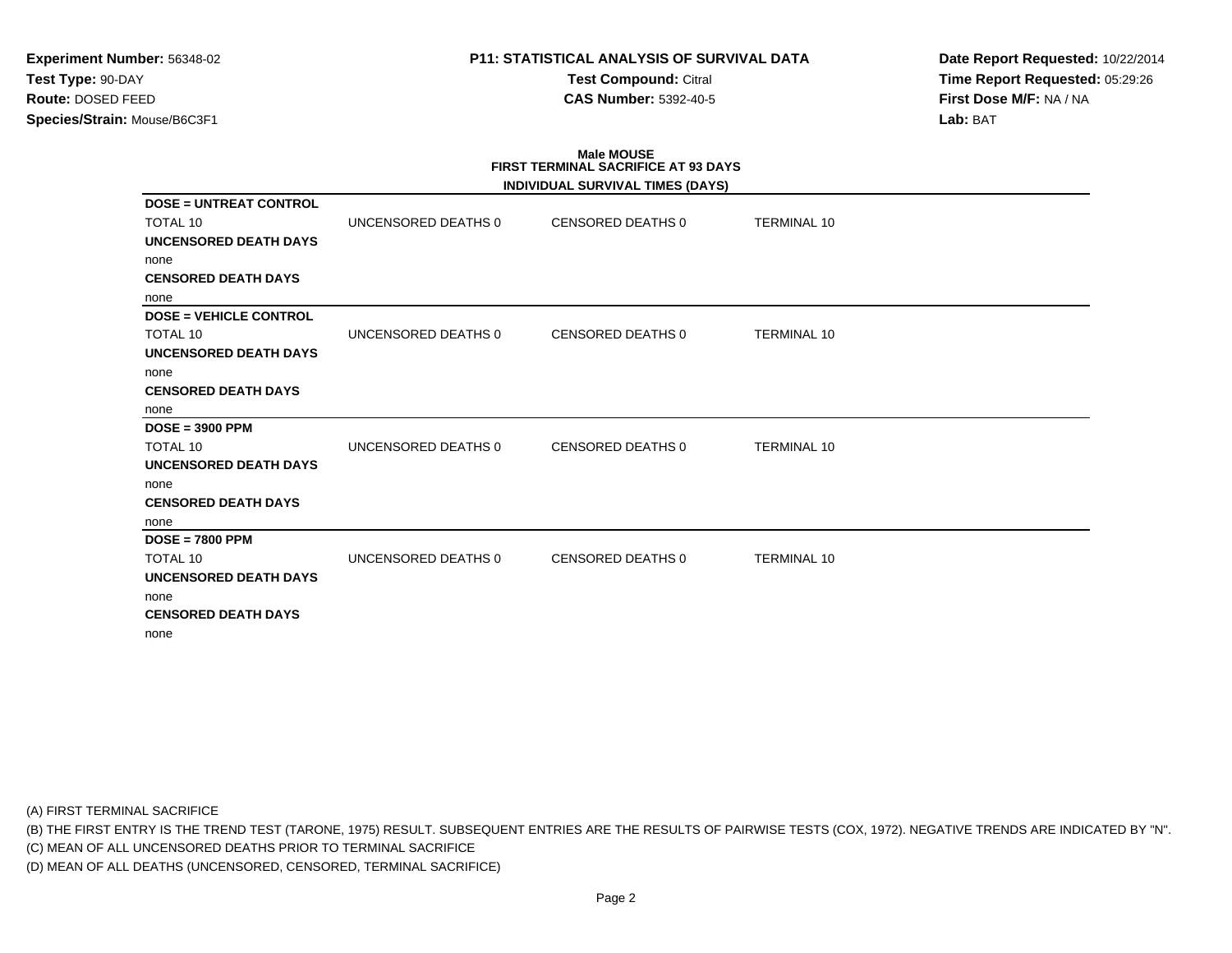## **P11: STATISTICAL ANALYSIS OF SURVIVAL DATA**

**Test Compound:** Citral **CAS Number:** 5392-40-5

**Date Report Requested:** 10/22/2014**Time Report Requested:** 05:29:26**First Dose M/F:** NA / NA**Lab:** BAT

## **Male MOUSE FIRST TERMINAL SACRIFICE AT 93 DAYSINDIVIDUAL SURVIVAL TIMES (DAYS)**

| $DOSE = 15600$ PPM         |    |                     |                   |             |
|----------------------------|----|---------------------|-------------------|-------------|
| TOTAL 10                   |    | UNCENSORED DEATHS 0 | CENSORED DEATHS 0 | TERMINAL 10 |
| UNCENSORED DEATH DAYS      |    |                     |                   |             |
| none                       |    |                     |                   |             |
| <b>CENSORED DEATH DAYS</b> |    |                     |                   |             |
| none                       |    |                     |                   |             |
| $DOSE = 31300$ PPM         |    |                     |                   |             |
| TOTAL 10                   |    | UNCENSORED DEATHS 4 | CENSORED DEATHS 0 | TERMINAL 6  |
| UNCENSORED DEATH DAYS      |    |                     |                   |             |
| 10<br>10                   | 10 | 14                  |                   |             |
| <b>CENSORED DEATH DAYS</b> |    |                     |                   |             |
|                            |    |                     |                   |             |

(A) FIRST TERMINAL SACRIFICE

(B) THE FIRST ENTRY IS THE TREND TEST (TARONE, 1975) RESULT. SUBSEQUENT ENTRIES ARE THE RESULTS OF PAIRWISE TESTS (COX, 1972). NEGATIVE TRENDS ARE INDICATED BY "N".

(C) MEAN OF ALL UNCENSORED DEATHS PRIOR TO TERMINAL SACRIFICE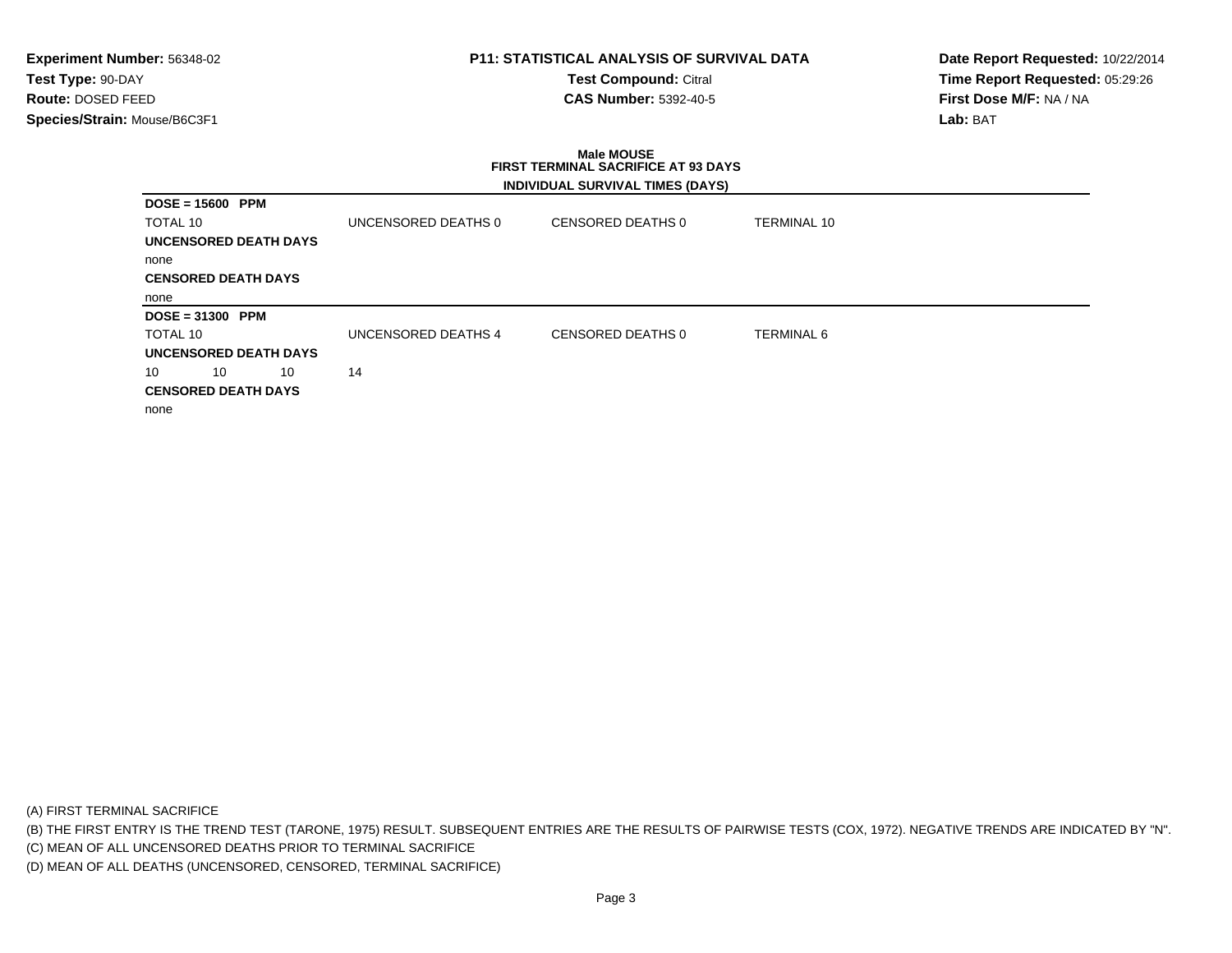# **P11: STATISTICAL ANALYSIS OF SURVIVAL DATA**

**Test Compound:** Citral

**Date Report Requested:** 10/22/2014**Time Report Requested:** 05:29:26**First Dose M/F:** NA / NA**Lab:** BAT

## **CAS Number:** 5392-40-5

#### **Male MOUSEFIRST TERMINAL SACRIFICE AT 93 DAYS**

## **KAPLAN-MEIER SURVIVAL PROBABILITY ESTIMATES (%)**

| <b>DOSE</b>            |       |       |       |       |       | TIME (DAYS) |       |       |       |       |
|------------------------|-------|-------|-------|-------|-------|-------------|-------|-------|-------|-------|
|                        | 10    | 20    | 30    | 40    | 50    | 60          | 70    | 80    | 90    | 93(A) |
| <b>UNTREAT CONTROL</b> | 100.0 | 100.0 | 100.0 | 100.0 | 100.0 | 100.0       | 100.0 | 100.0 | 100.0 | 100.0 |
| <b>VEHICLE CONTROL</b> | 100.0 | 100.0 | 100.0 | 100.0 | 100.0 | 100.0       | 100.0 | 100.0 | 100.0 | 100.0 |
| 3900 PPM               | 100.0 | 100.0 | 100.0 | 100.0 | 100.0 | 100.0       | 100.0 | 100.0 | 100.0 | 100.0 |
| <b>7800 PPM</b>        | 100.0 | 100.0 | 100.0 | 100.0 | 100.0 | 100.0       | 100.0 | 100.0 | 100.0 | 100.0 |
| 15600 PPM              | 100.0 | 100.0 | 100.0 | 100.0 | 100.0 | 100.0       | 100.0 | 100.0 | 100.0 | 100.0 |
| 31300 PPM              | 70.0  | 60.0  | 60.0  | 60.0  | 60.0  | 60.0        | 60.0  | 60.0  | 60.0  | 60.0  |

(A) FIRST TERMINAL SACRIFICE

(B) THE FIRST ENTRY IS THE TREND TEST (TARONE, 1975) RESULT. SUBSEQUENT ENTRIES ARE THE RESULTS OF PAIRWISE TESTS (COX, 1972). NEGATIVE TRENDS ARE INDICATED BY "N".

(C) MEAN OF ALL UNCENSORED DEATHS PRIOR TO TERMINAL SACRIFICE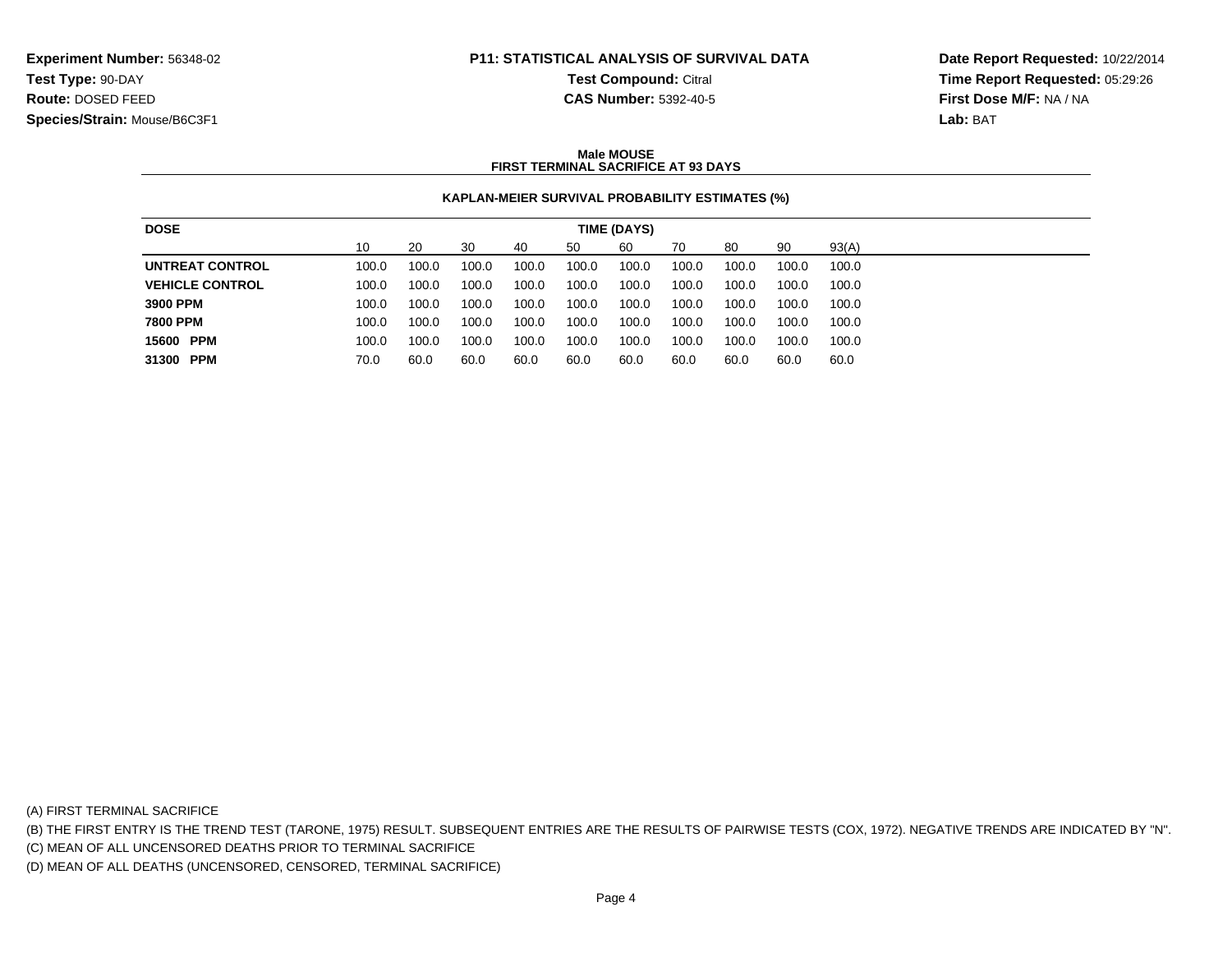# **P11: STATISTICAL ANALYSIS OF SURVIVAL DATA**

**Test Compound:** Citral

**CAS Number:** 5392-40-5

**Date Report Requested:** 10/22/2014**Time Report Requested:** 05:29:26**First Dose M/F:** NA / NA**Lab:** BAT

#### **Male MOUSEFIRST TERMINAL SACRIFICE AT 93 DAYS**

## **SURVIVAL SUMMARY STATISTICS**

| <b>DOSE</b>                           | UNTREAT CONTROL | <b>VEHICLE CONTROL</b> | 3900 PPM | <b>7800 PPM</b> |  |
|---------------------------------------|-----------------|------------------------|----------|-----------------|--|
| SURVIVAL AT END OF STUDY              | 100.0%          | 100.0%                 | 100.0%   | 100.0%          |  |
| (KAPLAN-MEIER)                        |                 |                        |          |                 |  |
| <b>SIGNIFICANCE (B)</b>               | $P = 0.000$     | $\cdots$               | ------   | $\cdots$        |  |
| (LIFE TABLE)                          |                 |                        |          |                 |  |
| <b>MEAN DAY OF NATURAL DEATHS (C)</b> |                 |                        |          |                 |  |
| (STANDARD ERROR)                      | $\cdot$         | $\cdot$ )              | (.)      | (.)             |  |
| <b>MEAN LIFE SPAN (D)</b>             | 93.0            | 93.0                   | 93.0     | 93.0            |  |
| (STANDARD ERROR)                      | (0.0)           | (0.0)                  | (0.0)    | (0.0)           |  |
|                                       |                 |                        |          |                 |  |

(A) FIRST TERMINAL SACRIFICE

(B) THE FIRST ENTRY IS THE TREND TEST (TARONE, 1975) RESULT. SUBSEQUENT ENTRIES ARE THE RESULTS OF PAIRWISE TESTS (COX, 1972). NEGATIVE TRENDS ARE INDICATED BY "N".

(C) MEAN OF ALL UNCENSORED DEATHS PRIOR TO TERMINAL SACRIFICE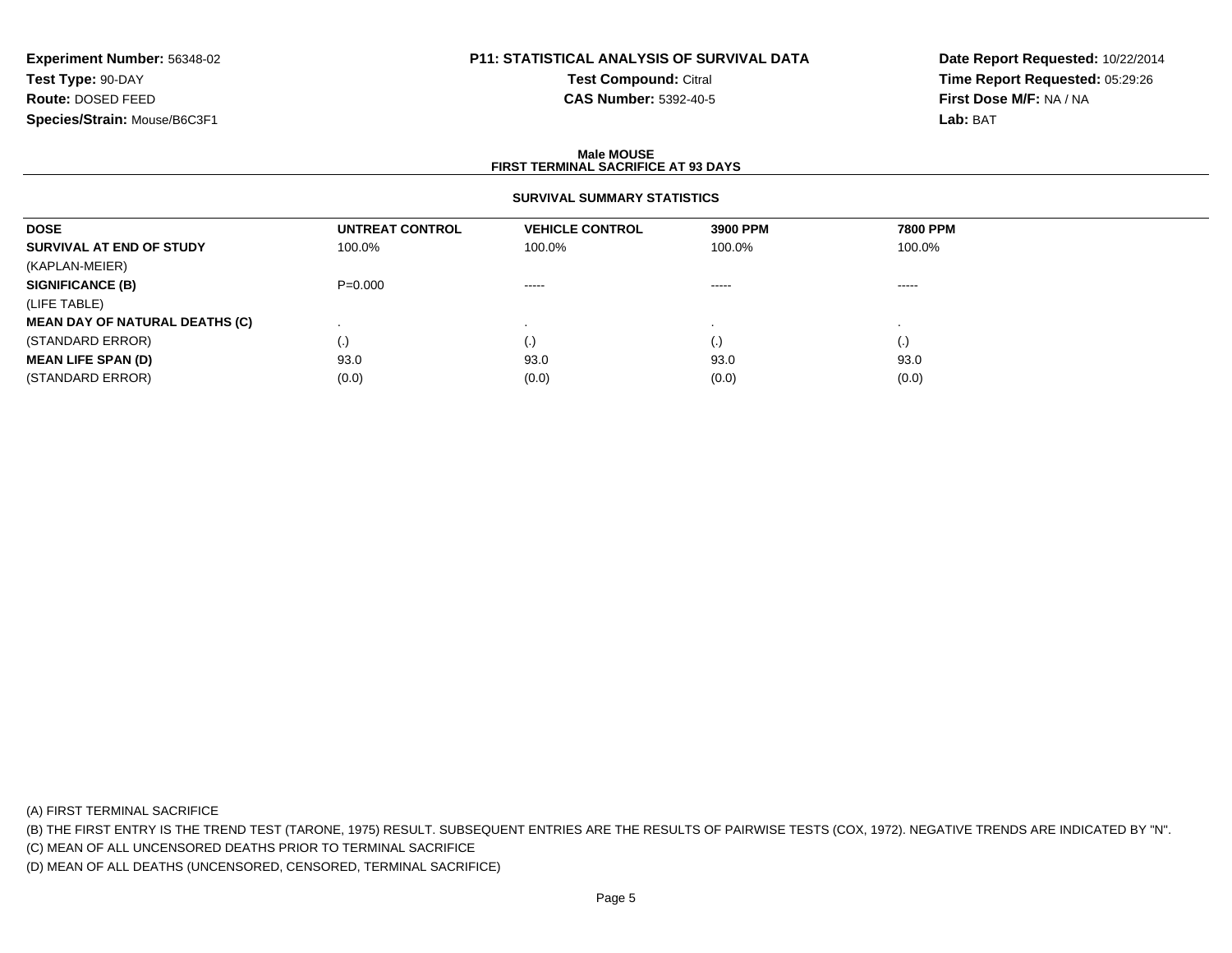# **P11: STATISTICAL ANALYSIS OF SURVIVAL DATA**

**Test Compound:** Citral

**CAS Number:** 5392-40-5

**Date Report Requested:** 10/22/2014**Time Report Requested:** 05:29:26**First Dose M/F:** NA / NA**Lab:** BAT

#### **Male MOUSEFIRST TERMINAL SACRIFICE AT 93 DAYS**

| <b>DOSE</b>                           | 15600 PPM                                                                                                                                                                                                                                                                                                                                                                                                                                                                              | 31300 PPM |  |
|---------------------------------------|----------------------------------------------------------------------------------------------------------------------------------------------------------------------------------------------------------------------------------------------------------------------------------------------------------------------------------------------------------------------------------------------------------------------------------------------------------------------------------------|-----------|--|
| SURVIVAL AT END OF STUDY              | 100.0%                                                                                                                                                                                                                                                                                                                                                                                                                                                                                 | 60.0%     |  |
| (KAPLAN-MEIER)                        |                                                                                                                                                                                                                                                                                                                                                                                                                                                                                        |           |  |
| <b>SIGNIFICANCE (B)</b>               | $\begin{array}{cccccccccccccc} \multicolumn{2}{c}{} & \multicolumn{2}{c}{} & \multicolumn{2}{c}{} & \multicolumn{2}{c}{} & \multicolumn{2}{c}{} & \multicolumn{2}{c}{} & \multicolumn{2}{c}{} & \multicolumn{2}{c}{} & \multicolumn{2}{c}{} & \multicolumn{2}{c}{} & \multicolumn{2}{c}{} & \multicolumn{2}{c}{} & \multicolumn{2}{c}{} & \multicolumn{2}{c}{} & \multicolumn{2}{c}{} & \multicolumn{2}{c}{} & \multicolumn{2}{c}{} & \multicolumn{2}{c}{} & \multicolumn{2}{c}{} & \$ | $P=0.097$ |  |
| (LIFE TABLE)                          |                                                                                                                                                                                                                                                                                                                                                                                                                                                                                        |           |  |
| <b>MEAN DAY OF NATURAL DEATHS (C)</b> |                                                                                                                                                                                                                                                                                                                                                                                                                                                                                        | 11.0      |  |
| (STANDARD ERROR)                      | (.)                                                                                                                                                                                                                                                                                                                                                                                                                                                                                    | (1.0)     |  |
| <b>MEAN LIFE SPAN (D)</b>             | 93.0                                                                                                                                                                                                                                                                                                                                                                                                                                                                                   | 60.2      |  |
| (STANDARD ERROR)                      | (0.0)                                                                                                                                                                                                                                                                                                                                                                                                                                                                                  | (13.4)    |  |

(A) FIRST TERMINAL SACRIFICE

(B) THE FIRST ENTRY IS THE TREND TEST (TARONE, 1975) RESULT. SUBSEQUENT ENTRIES ARE THE RESULTS OF PAIRWISE TESTS (COX, 1972). NEGATIVE TRENDS ARE INDICATED BY "N".

(C) MEAN OF ALL UNCENSORED DEATHS PRIOR TO TERMINAL SACRIFICE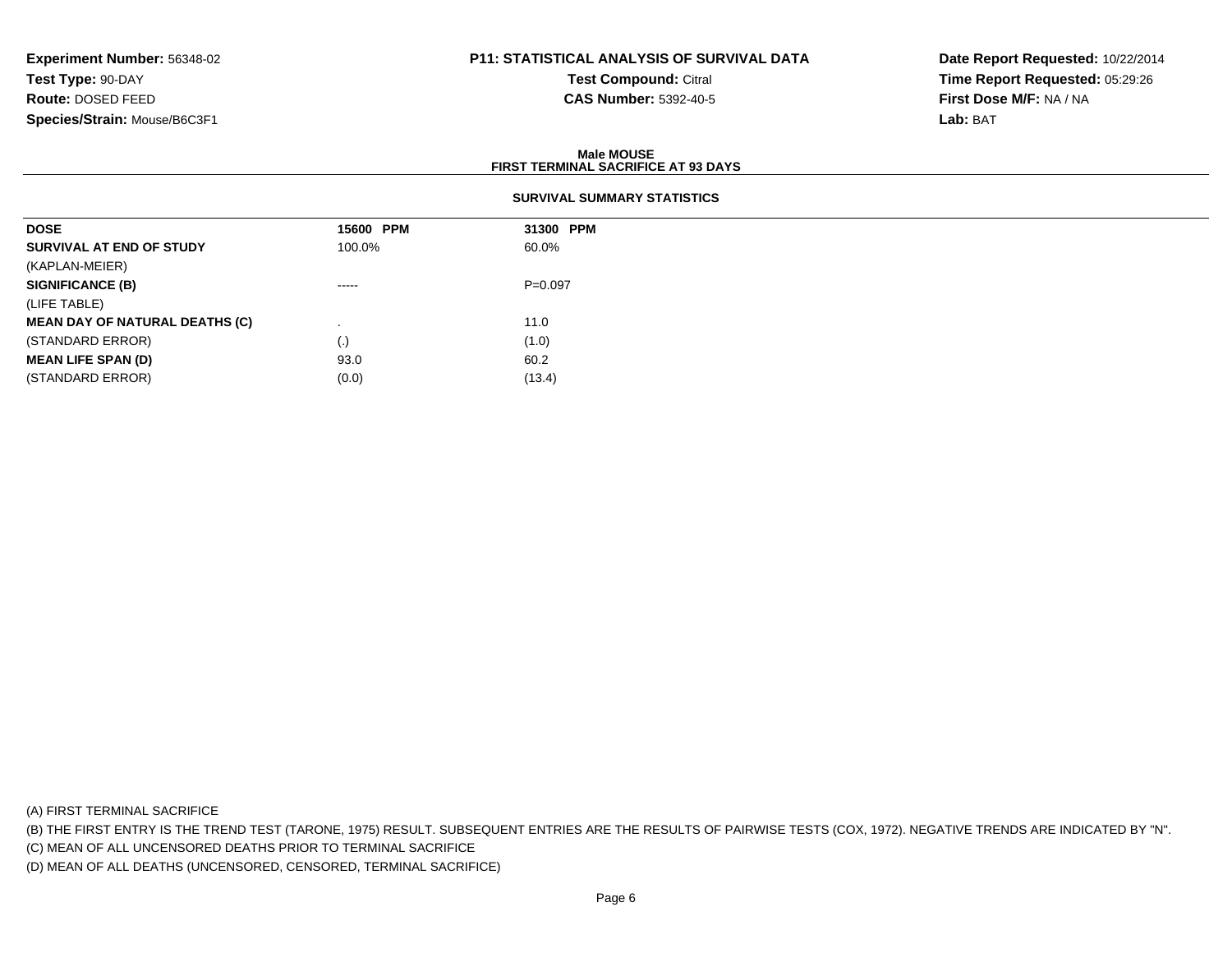# **P11: STATISTICAL ANALYSIS OF SURVIVAL DATA**

**Test Compound:** Citral **CAS Number:** 5392-40-5

**Date Report Requested:** 10/22/2014**Time Report Requested:** 05:29:26**First Dose M/F:** NA / NA**Lab:** BAT

## **Female MOUSE FIRST TERMINAL SACRIFICE AT 93 DAYSINDIVIDUAL SURVIVAL TIMES (DAYS)DOSE = UNTREAT CONTROL**TOTAL 10 UNCENSORED DEATHS 0 CENSORED DEATHS 0 TERMINAL 10 **UNCENSORED DEATH DAYS**none **CENSORED DEATH DAYS**none **DOSE = VEHICLE CONTROL**TOTAL 10 UNCENSORED DEATHS 0 CENSORED DEATHS 0 TERMINAL 10 **UNCENSORED DEATH DAYS**none **CENSORED DEATH DAYS**none **DOSE = 3900 PPM**TOTAL 10 UNCENSORED DEATHS 0 CENSORED DEATHS 0 TERMINAL 10 **UNCENSORED DEATH DAYS**none **CENSORED DEATH DAYS**none **DOSE = 7800 PPM**TOTAL 10 UNCENSORED DEATHS 0 CENSORED DEATHS 0 TERMINAL 10 **UNCENSORED DEATH DAYS**none **CENSORED DEATH DAYS**none

(A) FIRST TERMINAL SACRIFICE

(B) THE FIRST ENTRY IS THE TREND TEST (TARONE, 1975) RESULT. SUBSEQUENT ENTRIES ARE THE RESULTS OF PAIRWISE TESTS (COX, 1972). NEGATIVE TRENDS ARE INDICATED BY "N".

(C) MEAN OF ALL UNCENSORED DEATHS PRIOR TO TERMINAL SACRIFICE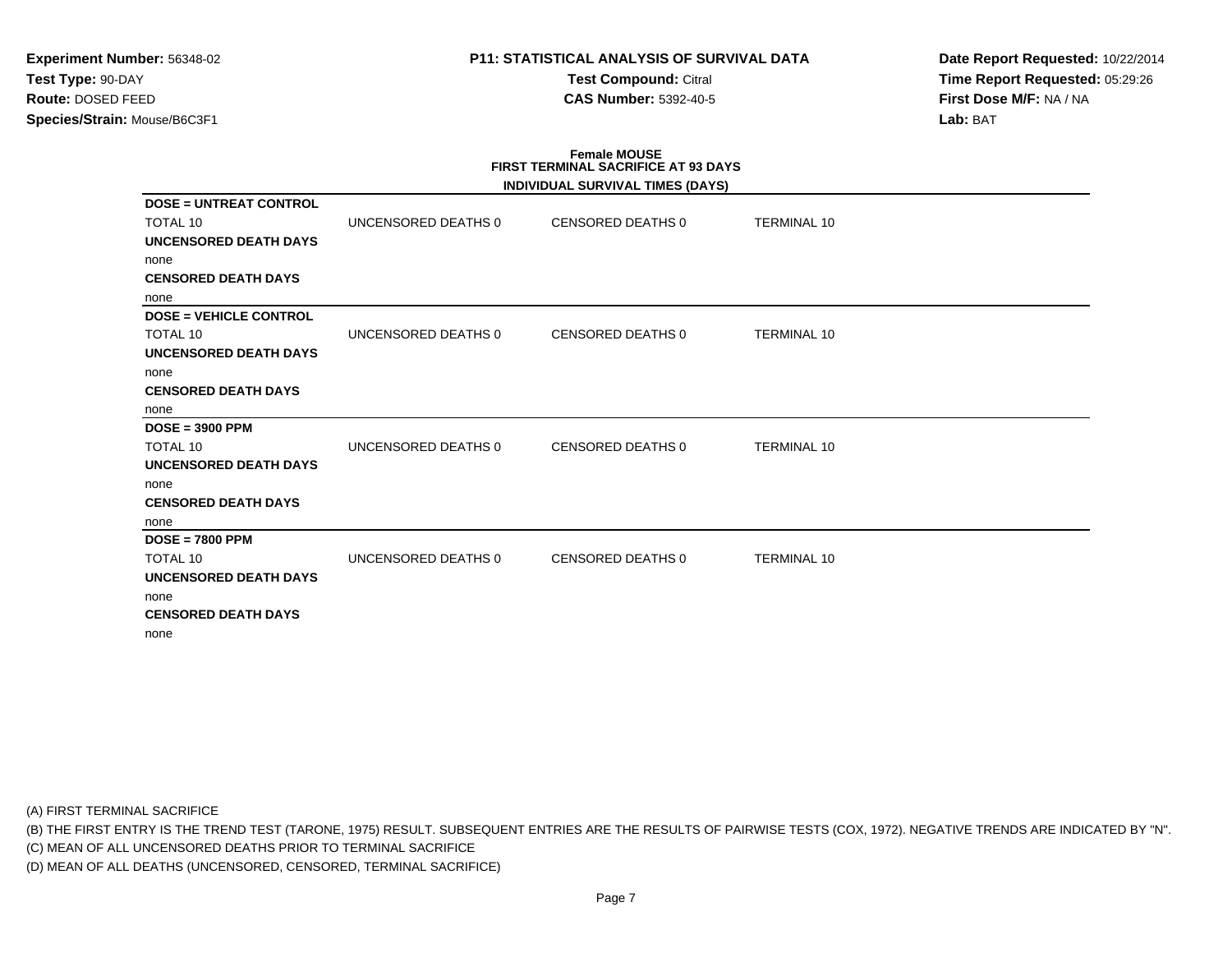# **P11: STATISTICAL ANALYSIS OF SURVIVAL DATA**

**Test Compound:** Citral **CAS Number:** 5392-40-5

**Date Report Requested:** 10/22/2014**Time Report Requested:** 05:29:26**First Dose M/F:** NA / NA**Lab:** BAT

### **Female MOUSE FIRST TERMINAL SACRIFICE AT 93 DAYSINDIVIDUAL SURVIVAL TIMES (DAYS)**

| $DOSE = 15600$ PPM         |                     |                   |                    |
|----------------------------|---------------------|-------------------|--------------------|
| TOTAL 10                   | UNCENSORED DEATHS 0 | CENSORED DEATHS 0 | <b>TERMINAL 10</b> |
| UNCENSORED DEATH DAYS      |                     |                   |                    |
| none                       |                     |                   |                    |
| <b>CENSORED DEATH DAYS</b> |                     |                   |                    |
| none                       |                     |                   |                    |
| $DOSE = 31300$ PPM         |                     |                   |                    |
| TOTAL 10                   | UNCENSORED DEATHS 0 | CENSORED DEATHS 0 | <b>TERMINAL 10</b> |
| UNCENSORED DEATH DAYS      |                     |                   |                    |
| none                       |                     |                   |                    |
| <b>CENSORED DEATH DAYS</b> |                     |                   |                    |
| none                       |                     |                   |                    |

(A) FIRST TERMINAL SACRIFICE

(B) THE FIRST ENTRY IS THE TREND TEST (TARONE, 1975) RESULT. SUBSEQUENT ENTRIES ARE THE RESULTS OF PAIRWISE TESTS (COX, 1972). NEGATIVE TRENDS ARE INDICATED BY "N".

(C) MEAN OF ALL UNCENSORED DEATHS PRIOR TO TERMINAL SACRIFICE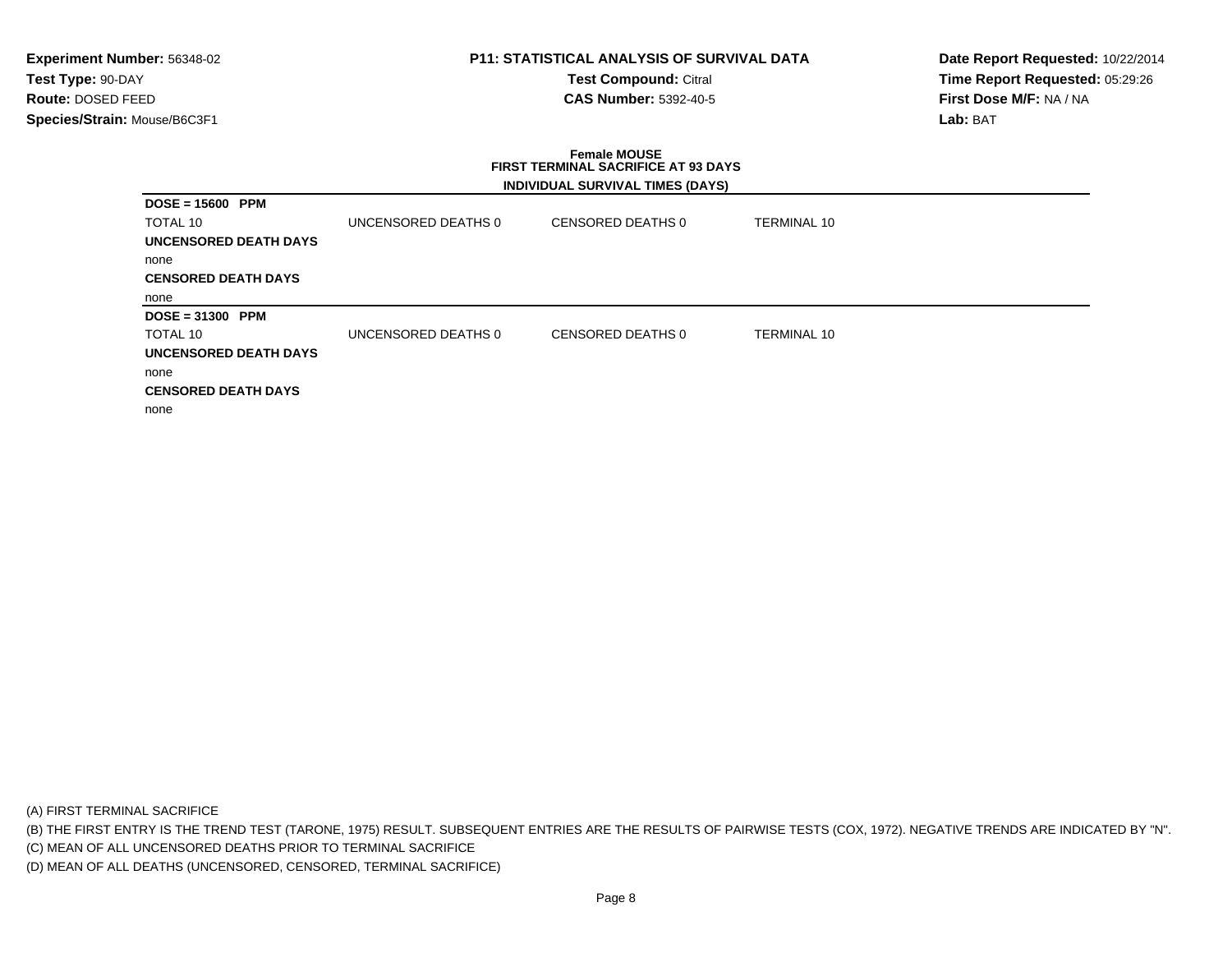# **P11: STATISTICAL ANALYSIS OF SURVIVAL DATATest Compound:** Citral

**CAS Number:** 5392-40-5

**Date Report Requested:** 10/22/2014**Time Report Requested:** 05:29:26**First Dose M/F:** NA / NA**Lab:** BAT

#### **Female MOUSEFIRST TERMINAL SACRIFICE AT 93 DAYS**

## **KAPLAN-MEIER SURVIVAL PROBABILITY ESTIMATES (%)**

| <b>DOSE</b>            |       |       |       |       |       | TIME (DAYS) |       |       |       |       |
|------------------------|-------|-------|-------|-------|-------|-------------|-------|-------|-------|-------|
|                        | 10    | 20    | 30    | 40    | 50    | 60          | 70    | -80   | 90    | 93(A) |
| UNTREAT CONTROL        | 100.0 | 100.0 | 100.0 | 100.0 | 100.0 | 100.0       | 100.0 | 100.0 | 100.0 | 100.0 |
| <b>VEHICLE CONTROL</b> | 100.0 | 100.0 | 100.0 | 100.0 | 100.0 | 100.0       | 100.0 | 100.0 | 100.0 | 100.0 |
| 3900 PPM               | 100.0 | 100.0 | 100.0 | 100.0 | 100.0 | 100.0       | 100.0 | 100.0 | 100.0 | 100.0 |
| <b>7800 PPM</b>        | 100.0 | 100.0 | 100.0 | 100.0 | 100.0 | 100.0       | 100.0 | 100.0 | 100.0 | 100.0 |
| 15600 PPM              | 100.0 | 100.0 | 100.0 | 100.0 | 100.0 | 100.0       | 100.0 | 100.0 | 100.0 | 100.0 |
| 31300 PPM              | 100.0 | 100.0 | 100.0 | 100.0 | 100.0 | 100.0       | 100.0 | 100.0 | 100.0 | 100.0 |
|                        |       |       |       |       |       |             |       |       |       |       |

(A) FIRST TERMINAL SACRIFICE

(B) THE FIRST ENTRY IS THE TREND TEST (TARONE, 1975) RESULT. SUBSEQUENT ENTRIES ARE THE RESULTS OF PAIRWISE TESTS (COX, 1972). NEGATIVE TRENDS ARE INDICATED BY "N".

(C) MEAN OF ALL UNCENSORED DEATHS PRIOR TO TERMINAL SACRIFICE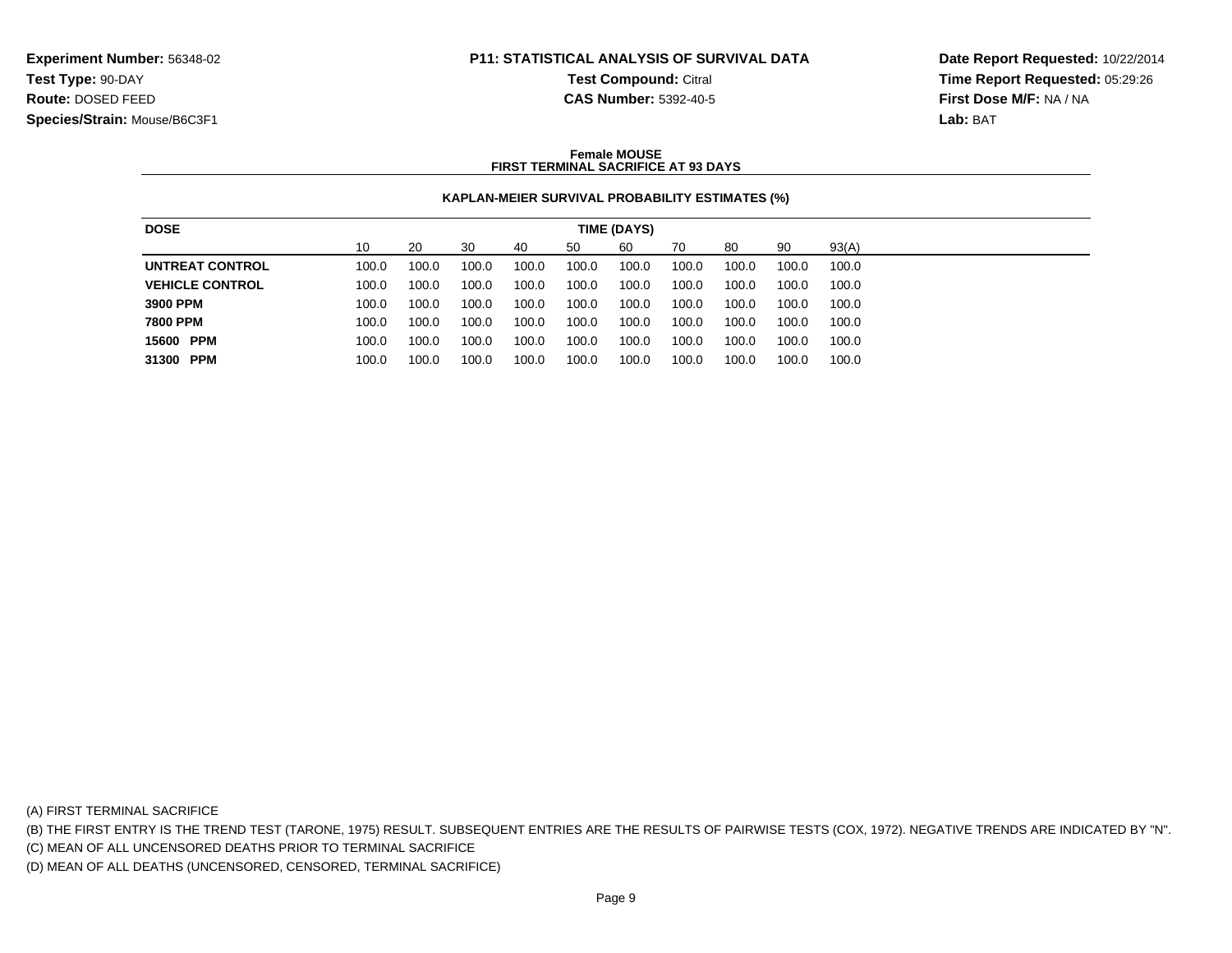# **P11: STATISTICAL ANALYSIS OF SURVIVAL DATA**

**Test Compound:** Citral **CAS Number:** 5392-40-5

**Date Report Requested:** 10/22/2014**Time Report Requested:** 05:29:26**First Dose M/F:** NA / NA**Lab:** BAT

#### **Female MOUSEFIRST TERMINAL SACRIFICE AT 93 DAYS**

#### **SURVIVAL SUMMARY STATISTICS**

| <b>DOSE</b>                           | UNTREAT CONTROL                                                                                                                                                                                                                                                                                                                                                                                                                                                                        | <b>VEHICLE CONTROL</b> | 3900 PPM                                                                                                                                                                                                                                                                                                                                                                                                                                                                               | 7800 PPM                                                                                                                                                                                                                                                                                                                                                                                                                                                                               |  |
|---------------------------------------|----------------------------------------------------------------------------------------------------------------------------------------------------------------------------------------------------------------------------------------------------------------------------------------------------------------------------------------------------------------------------------------------------------------------------------------------------------------------------------------|------------------------|----------------------------------------------------------------------------------------------------------------------------------------------------------------------------------------------------------------------------------------------------------------------------------------------------------------------------------------------------------------------------------------------------------------------------------------------------------------------------------------|----------------------------------------------------------------------------------------------------------------------------------------------------------------------------------------------------------------------------------------------------------------------------------------------------------------------------------------------------------------------------------------------------------------------------------------------------------------------------------------|--|
| SURVIVAL AT END OF STUDY              | 100.0%                                                                                                                                                                                                                                                                                                                                                                                                                                                                                 | 100.0%                 | 100.0%                                                                                                                                                                                                                                                                                                                                                                                                                                                                                 | 100.0%                                                                                                                                                                                                                                                                                                                                                                                                                                                                                 |  |
| (KAPLAN-MEIER)                        |                                                                                                                                                                                                                                                                                                                                                                                                                                                                                        |                        |                                                                                                                                                                                                                                                                                                                                                                                                                                                                                        |                                                                                                                                                                                                                                                                                                                                                                                                                                                                                        |  |
| <b>SIGNIFICANCE (B)</b>               | $\begin{array}{cccccccccccccc} \multicolumn{2}{c}{} & \multicolumn{2}{c}{} & \multicolumn{2}{c}{} & \multicolumn{2}{c}{} & \multicolumn{2}{c}{} & \multicolumn{2}{c}{} & \multicolumn{2}{c}{} & \multicolumn{2}{c}{} & \multicolumn{2}{c}{} & \multicolumn{2}{c}{} & \multicolumn{2}{c}{} & \multicolumn{2}{c}{} & \multicolumn{2}{c}{} & \multicolumn{2}{c}{} & \multicolumn{2}{c}{} & \multicolumn{2}{c}{} & \multicolumn{2}{c}{} & \multicolumn{2}{c}{} & \multicolumn{2}{c}{} & \$ | $\cdots$               | $\begin{array}{cccccccccccccc} \multicolumn{2}{c}{} & \multicolumn{2}{c}{} & \multicolumn{2}{c}{} & \multicolumn{2}{c}{} & \multicolumn{2}{c}{} & \multicolumn{2}{c}{} & \multicolumn{2}{c}{} & \multicolumn{2}{c}{} & \multicolumn{2}{c}{} & \multicolumn{2}{c}{} & \multicolumn{2}{c}{} & \multicolumn{2}{c}{} & \multicolumn{2}{c}{} & \multicolumn{2}{c}{} & \multicolumn{2}{c}{} & \multicolumn{2}{c}{} & \multicolumn{2}{c}{} & \multicolumn{2}{c}{} & \multicolumn{2}{c}{} & \$ | $\begin{array}{cccccccccccccc} \multicolumn{2}{c}{} & \multicolumn{2}{c}{} & \multicolumn{2}{c}{} & \multicolumn{2}{c}{} & \multicolumn{2}{c}{} & \multicolumn{2}{c}{} & \multicolumn{2}{c}{} & \multicolumn{2}{c}{} & \multicolumn{2}{c}{} & \multicolumn{2}{c}{} & \multicolumn{2}{c}{} & \multicolumn{2}{c}{} & \multicolumn{2}{c}{} & \multicolumn{2}{c}{} & \multicolumn{2}{c}{} & \multicolumn{2}{c}{} & \multicolumn{2}{c}{} & \multicolumn{2}{c}{} & \multicolumn{2}{c}{} & \$ |  |
| (LIFE TABLE)                          |                                                                                                                                                                                                                                                                                                                                                                                                                                                                                        |                        |                                                                                                                                                                                                                                                                                                                                                                                                                                                                                        |                                                                                                                                                                                                                                                                                                                                                                                                                                                                                        |  |
| <b>MEAN DAY OF NATURAL DEATHS (C)</b> |                                                                                                                                                                                                                                                                                                                                                                                                                                                                                        |                        |                                                                                                                                                                                                                                                                                                                                                                                                                                                                                        |                                                                                                                                                                                                                                                                                                                                                                                                                                                                                        |  |
| (STANDARD ERROR)                      | $\cdot$                                                                                                                                                                                                                                                                                                                                                                                                                                                                                |                        | (.)                                                                                                                                                                                                                                                                                                                                                                                                                                                                                    | $\left( . \right)$                                                                                                                                                                                                                                                                                                                                                                                                                                                                     |  |
| <b>MEAN LIFE SPAN (D)</b>             | 93.0                                                                                                                                                                                                                                                                                                                                                                                                                                                                                   | 93.0                   | 93.0                                                                                                                                                                                                                                                                                                                                                                                                                                                                                   | 93.0                                                                                                                                                                                                                                                                                                                                                                                                                                                                                   |  |
| (STANDARD ERROR)                      | (0.0)                                                                                                                                                                                                                                                                                                                                                                                                                                                                                  | (0.0)                  | (0.0)                                                                                                                                                                                                                                                                                                                                                                                                                                                                                  | (0.0)                                                                                                                                                                                                                                                                                                                                                                                                                                                                                  |  |
|                                       |                                                                                                                                                                                                                                                                                                                                                                                                                                                                                        |                        |                                                                                                                                                                                                                                                                                                                                                                                                                                                                                        |                                                                                                                                                                                                                                                                                                                                                                                                                                                                                        |  |

(A) FIRST TERMINAL SACRIFICE

(B) THE FIRST ENTRY IS THE TREND TEST (TARONE, 1975) RESULT. SUBSEQUENT ENTRIES ARE THE RESULTS OF PAIRWISE TESTS (COX, 1972). NEGATIVE TRENDS ARE INDICATED BY "N".

(C) MEAN OF ALL UNCENSORED DEATHS PRIOR TO TERMINAL SACRIFICE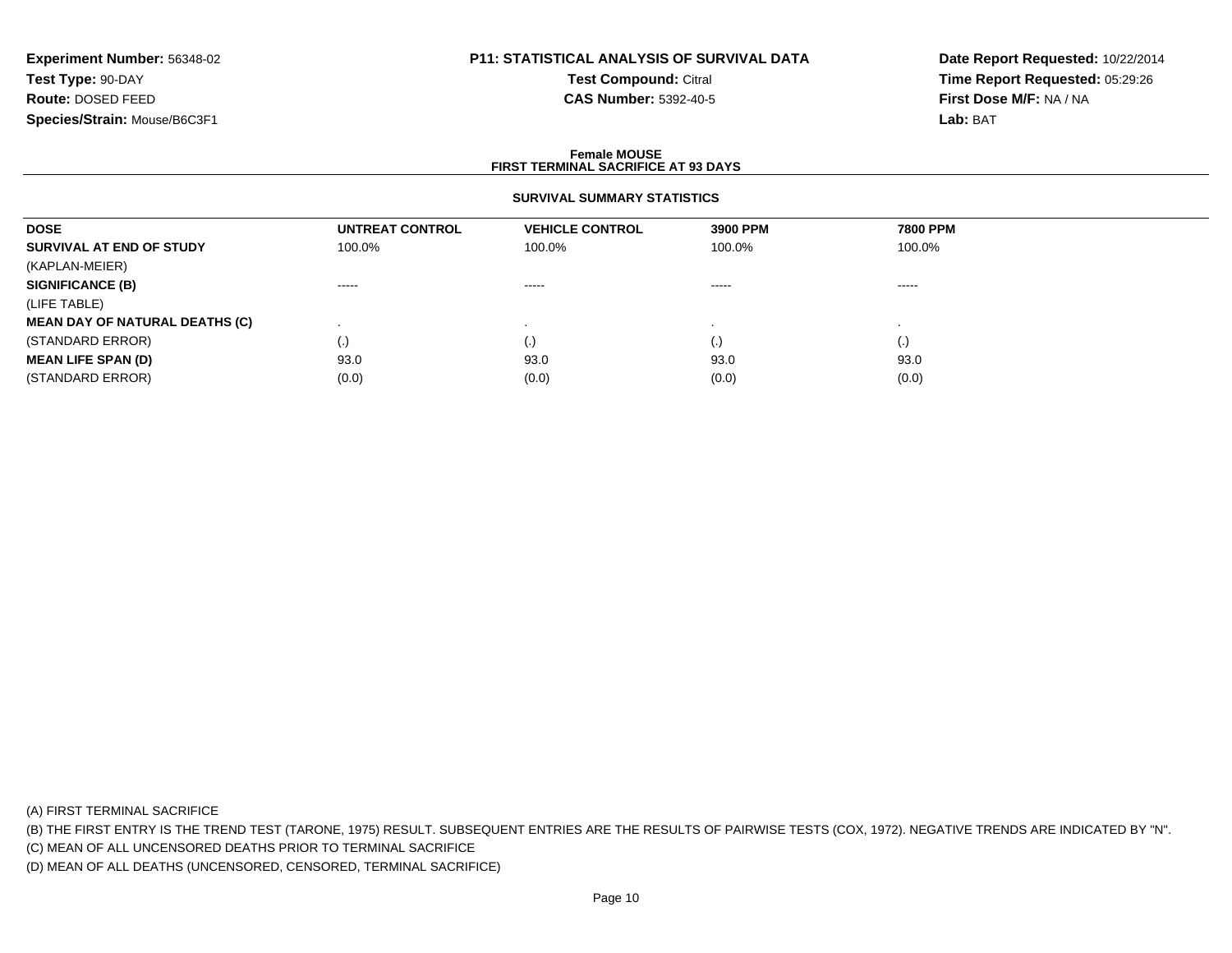# **P11: STATISTICAL ANALYSIS OF SURVIVAL DATA**

**Test Compound:** Citral **CAS Number:** 5392-40-5

**Date Report Requested:** 10/22/2014**Time Report Requested:** 05:29:26**First Dose M/F:** NA / NA**Lab:** BAT

#### **Female MOUSEFIRST TERMINAL SACRIFICE AT 93 DAYS**

### **SURVIVAL SUMMARY STATISTICS**

| <b>DOSE</b>                           | 15600 PPM                                                                                                                                                                                                                                                                                                                                                                                                                                                                              | 31300 PPM                                                                                                                                                                                                                                                                                                                                                                                                                                                                              |
|---------------------------------------|----------------------------------------------------------------------------------------------------------------------------------------------------------------------------------------------------------------------------------------------------------------------------------------------------------------------------------------------------------------------------------------------------------------------------------------------------------------------------------------|----------------------------------------------------------------------------------------------------------------------------------------------------------------------------------------------------------------------------------------------------------------------------------------------------------------------------------------------------------------------------------------------------------------------------------------------------------------------------------------|
| SURVIVAL AT END OF STUDY              | 100.0%                                                                                                                                                                                                                                                                                                                                                                                                                                                                                 | 100.0%                                                                                                                                                                                                                                                                                                                                                                                                                                                                                 |
| (KAPLAN-MEIER)                        |                                                                                                                                                                                                                                                                                                                                                                                                                                                                                        |                                                                                                                                                                                                                                                                                                                                                                                                                                                                                        |
| <b>SIGNIFICANCE (B)</b>               | $\begin{array}{cccccccccccccc} \multicolumn{2}{c}{} & \multicolumn{2}{c}{} & \multicolumn{2}{c}{} & \multicolumn{2}{c}{} & \multicolumn{2}{c}{} & \multicolumn{2}{c}{} & \multicolumn{2}{c}{} & \multicolumn{2}{c}{} & \multicolumn{2}{c}{} & \multicolumn{2}{c}{} & \multicolumn{2}{c}{} & \multicolumn{2}{c}{} & \multicolumn{2}{c}{} & \multicolumn{2}{c}{} & \multicolumn{2}{c}{} & \multicolumn{2}{c}{} & \multicolumn{2}{c}{} & \multicolumn{2}{c}{} & \multicolumn{2}{c}{} & \$ | $\begin{array}{cccccccccccccc} \multicolumn{2}{c}{} & \multicolumn{2}{c}{} & \multicolumn{2}{c}{} & \multicolumn{2}{c}{} & \multicolumn{2}{c}{} & \multicolumn{2}{c}{} & \multicolumn{2}{c}{} & \multicolumn{2}{c}{} & \multicolumn{2}{c}{} & \multicolumn{2}{c}{} & \multicolumn{2}{c}{} & \multicolumn{2}{c}{} & \multicolumn{2}{c}{} & \multicolumn{2}{c}{} & \multicolumn{2}{c}{} & \multicolumn{2}{c}{} & \multicolumn{2}{c}{} & \multicolumn{2}{c}{} & \multicolumn{2}{c}{} & \$ |
| (LIFE TABLE)                          |                                                                                                                                                                                                                                                                                                                                                                                                                                                                                        |                                                                                                                                                                                                                                                                                                                                                                                                                                                                                        |
| <b>MEAN DAY OF NATURAL DEATHS (C)</b> |                                                                                                                                                                                                                                                                                                                                                                                                                                                                                        |                                                                                                                                                                                                                                                                                                                                                                                                                                                                                        |
| (STANDARD ERROR)                      | (.)                                                                                                                                                                                                                                                                                                                                                                                                                                                                                    | $\left( . \right)$                                                                                                                                                                                                                                                                                                                                                                                                                                                                     |
| <b>MEAN LIFE SPAN (D)</b>             | 93.0                                                                                                                                                                                                                                                                                                                                                                                                                                                                                   | 93.0                                                                                                                                                                                                                                                                                                                                                                                                                                                                                   |
| (STANDARD ERROR)                      | (0.0)                                                                                                                                                                                                                                                                                                                                                                                                                                                                                  | (0.0)                                                                                                                                                                                                                                                                                                                                                                                                                                                                                  |

(A) FIRST TERMINAL SACRIFICE

(B) THE FIRST ENTRY IS THE TREND TEST (TARONE, 1975) RESULT. SUBSEQUENT ENTRIES ARE THE RESULTS OF PAIRWISE TESTS (COX, 1972). NEGATIVE TRENDS ARE INDICATED BY "N".

(C) MEAN OF ALL UNCENSORED DEATHS PRIOR TO TERMINAL SACRIFICE